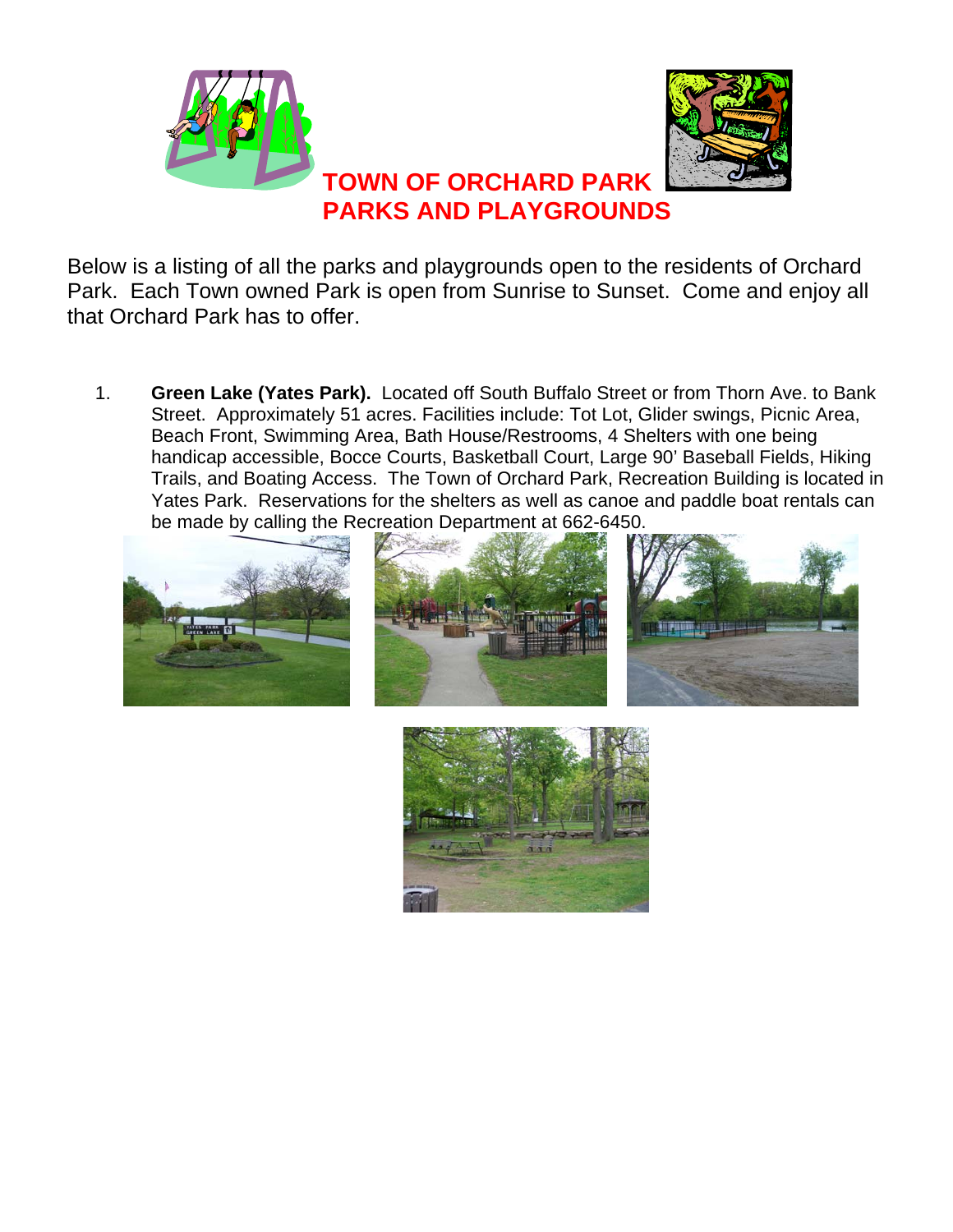2. **Burmon Playground: Located on Lakeview Road. Approximately 13.50 acres. Facilities include: Tot Lot, Two (2) Tennis Courts, Basketball Court, and Club House.**





3. Pawtucket Playground. Located on Pawtucket Row in Eagle Heights between Tanglewood East & Tanglewood Drive. Approximately 10.60 acres. Facilities include: Swings with Playground, Large Grass Area, Picnic Shelter & ½ size Basketball Court.





4. Honeycrest Playground. Located on Lakewood off Lake Ave. Approximately 15.0 acres. Facilities include: Basketball Court, Tot Lot and Regular Playground, Large Grass Area with Baseball Backstop.



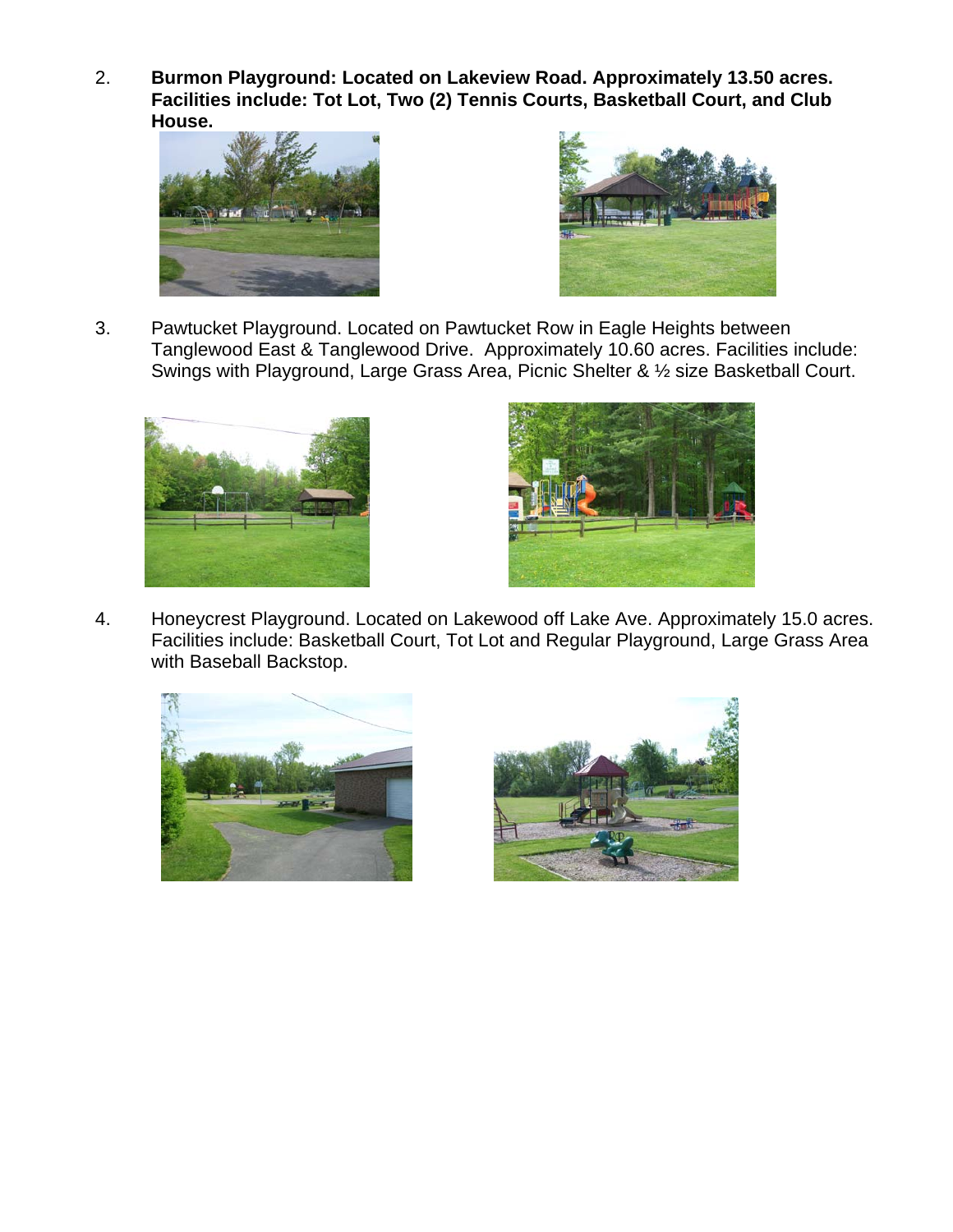5. Orchard Meadows Playground. Located on Old Orchard Lane off Powers Road in the Doll Subdivision. Approximately 7.35 acres. Facilities include: Tot Lot with Wooden Structure Playground, Park Benches, Two (2) Tennis Courts, Basketball Court, Sand Volleyball Court and Large Grass Area with Baseball Backstop.





6. Birdsong Park. Located on Birdsong Parkway of Jewettholmwood Road. Paved Walking Path surrounding large grass area connected to stone paths with 6wooden bridges which are handicap accessible through wooded and pond areas. Almost a mile of crushed stone nature trail also handicap accessible. There are 2 12' x 12' octagon observation decks which are handicap accessible.





7. Brush Mountain Park. Located on California Road between Rt. 20A and Duerr Road. Facilities Include: Ball Diamonds, Little Loop & Football Fields. Small Shelter with Tot Lot. Concession Stand is open during Little League Baseball and Little Loop Football events.



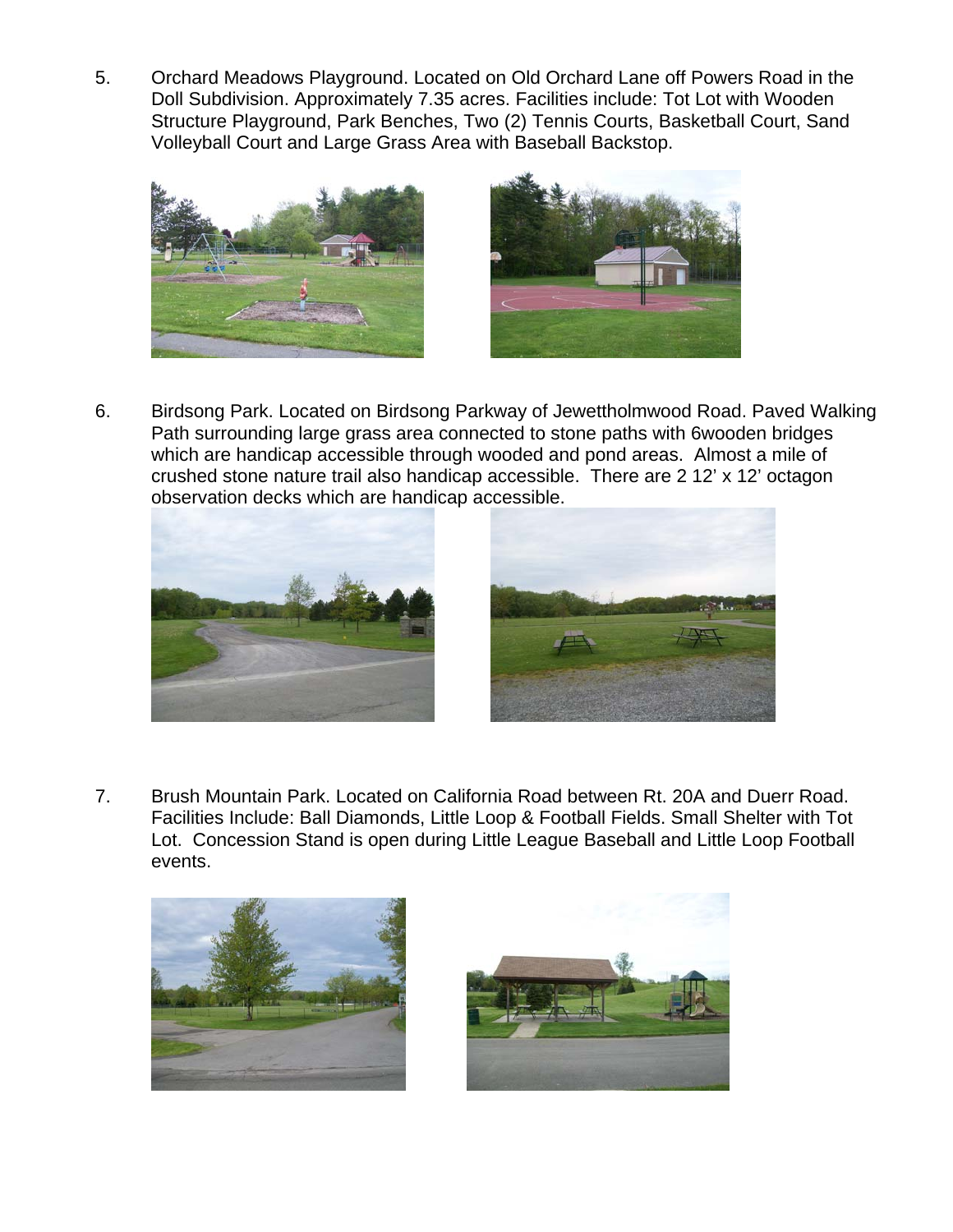8. Orchard Park Compost Site and Sports Park. Located at 6909 Milestrip Road. Facilities Include: Small and Large Soccer Fields set in a beautiful park-like setting. The concession stand is open during events.



9. Chestnut Ridge Park. One of Erie County's best parks located on Rt. 240/277 in Orchard Park.

## **Summer**

Wildlife opportunities include scenic driving, forest hiking, biking, and trail explorations. Family and group picnicking and great children's play areas. For the tennis aficionado, you'll adore our 12 tennis courts and our various informal diamonds.

## **Winter**

Winter sports enthusiast and families can spice up the cold winter months with a variety of snow activities including sledding, tubing, snowboarding, snow shoeing, cross-country skiing (un-groomed), hiking, and snowmobiling.